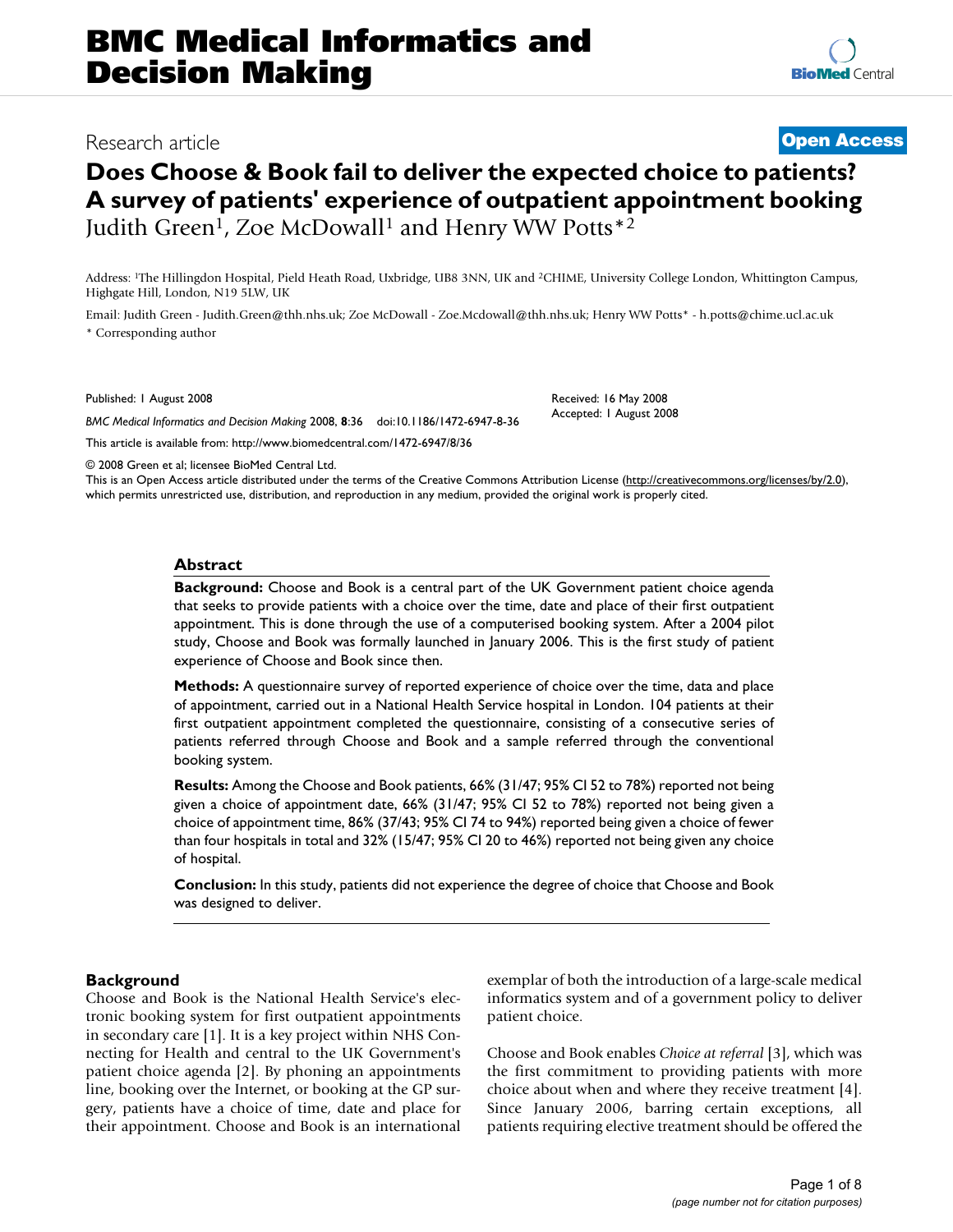choice of at least four providers, once their GP has decided a referral is required [1]. Choose and Book also furnishes a choice of appointment date and time, a central element of the business case for electronic booking [5]. Since April 2008, the scheme has been further expanded with the Free Choice policy under which most patients should be able to choose from any secondary care provider (NHS or independent sector) across England.

In Choose and Book, the referring clinician creates an Appointment Request by selecting a shortlist suited to the patient's clinical needs and preferences from a Directory of Services. Patients then book from a list of available slots in one of three ways:

i. Patient calls the Booking Management Service quoting a unique booking reference number (UBRN) given to them by the GP;

ii. Patient accesses Choose and Book through the Webbased Patient Portal within NHS Healthspace [6] and books for themselves, using their UBRN; or

iii. As part of or following the consultation, the GP or one of the practice staff uses the Choose and Book system to make an appointment while the patient is in the surgery.

Patient choice has been heralded as the driver for transforming the NHS and a means of "meeting patient expectations" ([7], p. 56). In combination with the new NHS funding mechanism of Payment by Results, where money follows the patient, patient choice is reasoned to provide hospitals with an incentive to improve the quality of their services to attract patients. It is cited as the solution to much that is presently wrong with the NHS from excessive waiting times to even car parking issues [8].

Current theories around choice empowering patients and driving up standards is, for many, convincing. The notion that the concept of consumerism can be applied to healthcare seems plausible given patient's desire for choice [9- 12]. However there are alternative views at both the macro level and at the micro level of patient experience [13-16]. 'Choice overload' may lead to bewilderment and anxiety, particularly for patients without access to, or skill to understand, information to make decisions about choices on offer [13,14]. There are questions whether the choices proposed are those that patients desire [17,18] and even over demand for choice itself. Patients' attitudes to choice are inconsistent and variable, depending on their individual circumstances, the types of choice and when they are offered [19]. For example, 89% of survey respondents agreed that access to a good local hospital was more appropriate than having more hospitals from which to choose [20].

The case for a choice of appointment date and time has been less contentious and is expected to produce a reduction in non-attendance ([5], p. 93), as well as satisfying patient demands.

Where choice has been introduced in pilot schemes, it has proved popular with patients. Pilots of the earlier *Choice at six months* scheme [21] demonstrated high take up rates [22,23] with a large majority of participants stating that they would recommend the scheme [24], although these may not be representative of *Choice at referral*. A pilot scheme for *Choice at referral* was successfully run [25]. Although there is some consensus among these different studies, they highlight that patients' attitudes to choice are variable and depend on the types of choice and when they are offered. The national inception of Choose and Book in 2006 presented an opportune time to assess patients' experiences.

To 3 April 2006, Choose and Book had been used for 261,983 bookings, 12% of the total [26]. It is estimated that bookings are growing by at least 40% *per* month. The take up of the system is estimated to be a year behind schedule, due in part to the extension of the scope of the originally designed e-booking system to support *Choice at referral*. There has been considerable bad feeling associated with Choose and Book with criticism about risks to patient confidentiality, reliability and speed [27-32].

# **Methods**

Using a structured questionnaire in two variants, we evaluated attitudes and experiences among patients referred to the Hillingdon Hospital (Hillingdon site only) through Choose and Book or through the conventional booking process, Partial Booking. The Hillingdon Hospital NHS Trust is based on two sites (Hillingdon and Mount Vernon) in outer London, serving a population of over 300,000. Hillingdon Hospital is the only acute hospital in the London borough of Hillingdon.

Partial Booking is where a GP sends a written letter of referral to a specified hospital. The choice of the hospital is made by the GP with as much consultation with the patient as the GP chooses. The hospital then writes to the patient to acknowledge their referral and advises them of the anticipated waiting time. This letter requests that the patient phone the hospital booking centre to arrange their appointment.

We did not find any existing validated measures that could be used here. Patient questionnaires were developed based on a review of the literature and, in particular, consideration of the quantitative research methodology used in Patient Choice pilot studies [23,33]. Initial drafts were developed and reviewed by the research team and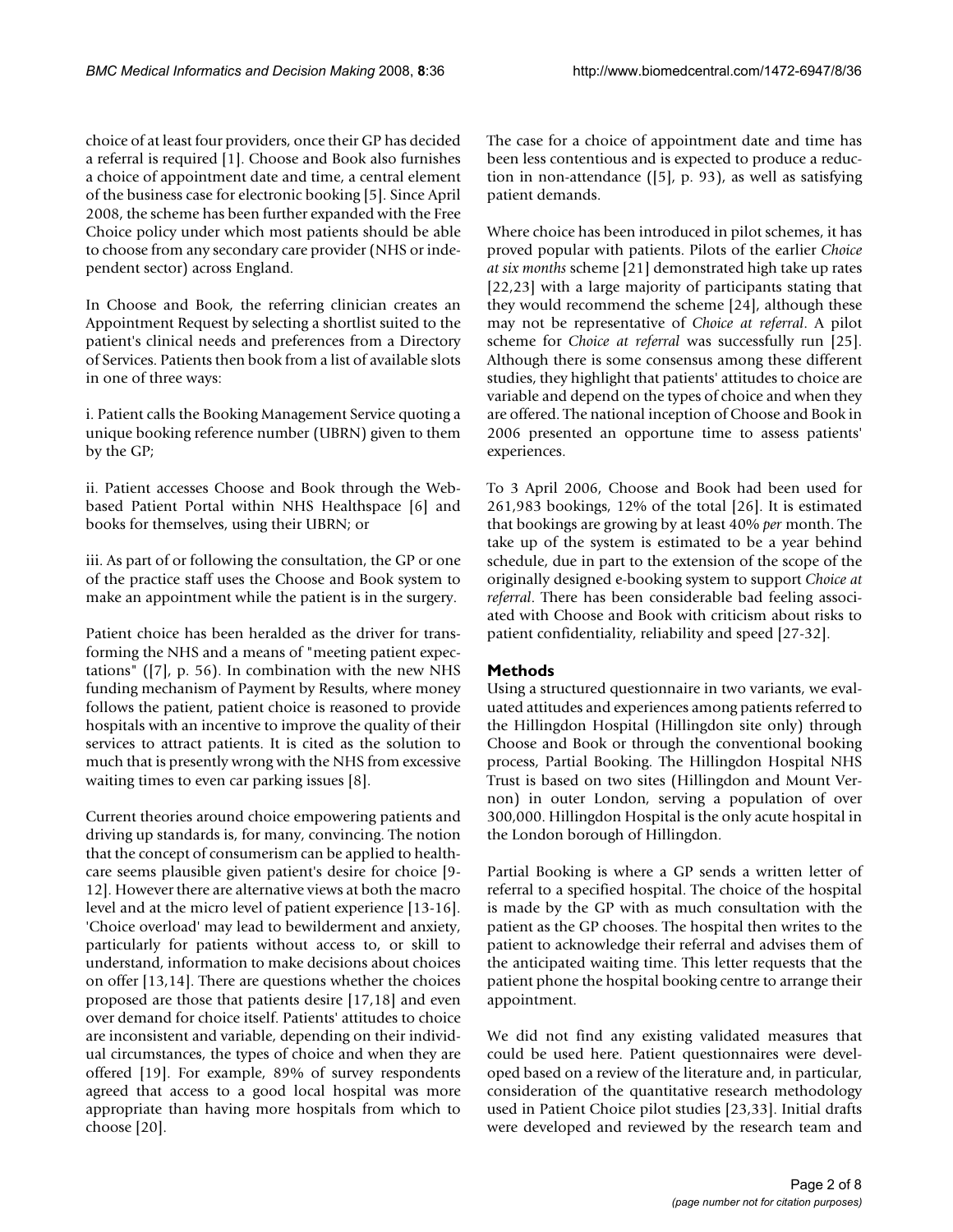operational staff (Outpatient Booking Co-ordinators) at the Hillingdon Hospital. Amendments were made and a second draft version of each questionnaire then piloted among a small number of initial respondents within the study, following which some minor adjustments were made. Full questionnnaires are given in the Appendix; additional data to those reported here were also collected.

Using the Trust's Patient Administration System (PAS), a consecutive series of new patients referred through Choose and Book was identified over a planned threemonth period. Three months was chosen as a compromise between providing a useful sample size and limited researcher resource. Patients were approached in clinics while waiting to be seen. This was done in preference to a postal survey so as to minimise response bias, where we were concerned patients with particularly negative experiences would be more likely to respond, and to better be able to include patients with poorer English literacy. While waiting at the hospital is also a salient time for patients to recall their booking experience. A matched sampling methodology was adopted recruiting patients who were present in the same outpatient waiting area at the same time and who had come through Partial Booking. However, for logistical reasons, it was not always possible to interview a matched patient. To increase the Partial Booking sample size, during the same period, interviewers attended clinics on additional days and interviewed all new patients in attendance.

Patients were recruited by JG, ZM or two assistants. They were given a copy of a patient information sheet, which gave them the option not to proceed. Consenting subjects were asked to complete one of two questionnaires while waiting in clinic for their appointment, the questionnaire being dependent on their referral type. Participants were assisted with the questionnaires as necessary, with regular meetings between the data collectors to ensure that any such assistance was consistent and unbiasing. Prior arranged translation arrangements for the consultation were used to facilitate completing the questionnaire; these included a British Sign Language signer and interpretation through family members/escorts.

The study was approved by the Hillingdon Hospital NHS Trust Research and Development department at the time as part of an audit. In seeking to publish, we sought advice from the NHS Local Research Ethics Committee, whose Chair confirmed that the study is not considered to be research according to the National Research Ethics Service's guidelines and thus had not needed Research Ethics Committee approval.

# **Results**

#### *Description of the sample*

A total of 104 patients took part in the study between 4 May and 9 August 2006. Of these, 47 were Choose and Book patients. This represents 44% of the 107 total Choose and Book patients seen at the Hillingdon site between these dates. A further 57 patients were referred through the conventional Partial Booking referral process, 19 matched and 38 from additional clinics. Figure 1 presents a flowchart of recruitment.

Data were collected on participants' gender, age, ethnic group and specialty division; see Table 1. Age data was Normally distributed; other variables are categorical. The two groups were not statistically significantly different on gender, age or ethnic group. The sample was compared with data obtained on all first outpatient attenders at the Trust in the same time period:  $\chi^2$ -tests showed no statistically significant difference by gender, age category or ethnic group.

There was a significant difference between Choose and Book and Partial Booking patients in terms of the specialty division they were under, with more of the Partial Booking patients under Ambulatory Care (Table 1). Participants were also asked how important it was to them to be offered a choice of hospital and the two groups showed no statistically significant difference (Table 1).

At the beginning of the questionnaire, patients were asked whether they had been aware, before their GP appointment, of their entitlement to choose to which hospital to be referred. Overall, 63% (65/104; 95% CI 53 to 71%) said they had not; there was no statistically significant association between prior knowledge and referral method (Fisher's exact  $p = 0.3$ ).

#### *Experience of choice*

Patients were asked if they felt they had been given any choice over their outpatient appointment. No guidance was given about what choice meant. A series of questions then probed the nature of choice respondents felt had been offered. Overall, 52% (53/102; 95% CI: 42 to 61%) of patients felt they had been given choice over their appointment: Choose and Book patients more often than Partial Booking patients. Choose and Book patients also reported being given a choice of hospital more often and being offered a greater number of hospitals than Partial Booking patients. However, there were no statistically significant differences between the two groups on being given a choice of appointment date or time (Table 2).

Focusing just on the Choose and Book patients, 29% (13/ 45; 95% CI 17 to 43%) reported not being given any choice, 32% (15/47; 95% CI 20 to 46%) reported not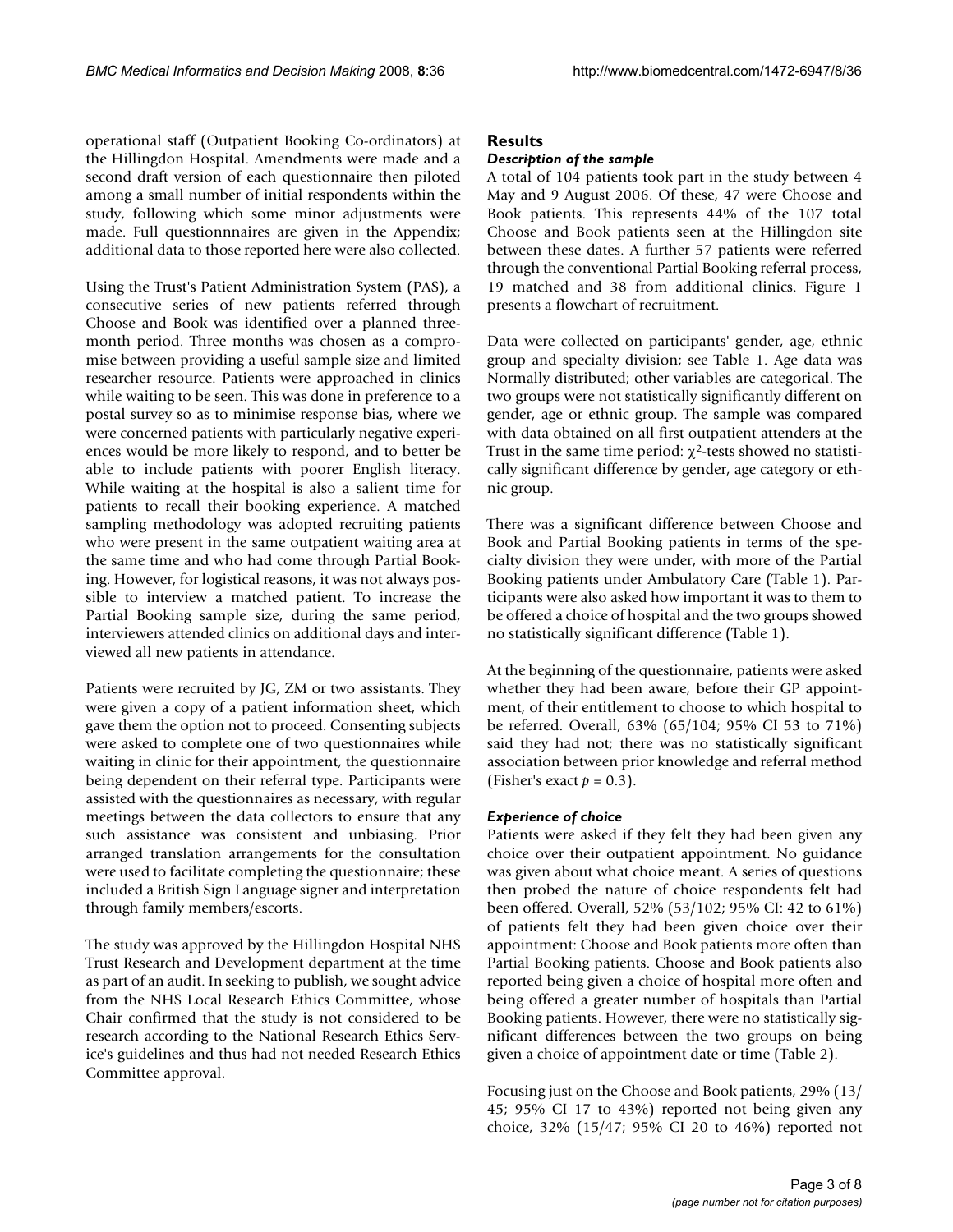

being given a choice of hospital, 66% (31/47; 95% CI 52 to 78%) reported not being given a choice of appointment date, 66% (31/47; 95% CI 52 to 78%) reported not being given a choice of appointment time, and 86% (37/43; 95% CI 74 to 94%) reported being given a choice of fewer than four hospitals in total. In all, only one Choose & Book patient (2%; 95% CI 0 to 10%) stated that they had been offered a choice of four hospitals with a choice of appointment date and time.

Choose and Book patients were asked how their appointment had been booked. Just over half (53%, 25/47) were booked within the GP surgery, with 83% of these (20/24) booked by the GP versus the remainder by non-clinical staff (one response missing). Another third (36%, 17/47) were booked by the patient calling the NHS Direct Appointment Booking Line. Booking on-line accounted for 11% (5/47). How appointments were booked did not statistically significantly vary by gender, age or specialty division. However, there was a relationship with ethnic group (Fisher exact  $p = 0.007$ ) with all the south Asian patients booking within the GP surgery.

There was a statistically significant association between how Choose and Book patients booked their appointment and whether they reported being given a choice of appointment date and time. Those booking within the GP surgery were least likely to report having a choice and those online, most likely (Table 3).

Those participants who indicated that they had been given a choice over their appointment were asked how satisfied they were with the experience (Table 4). Overall, 14% (6/ 44; 95% CI 6 to 26%) of patients were dissatisfied with the experience of booking their appointment. Among those who reported being given a choice, there was no statistically significant difference between Choose and Book and Partial Booking patients. For both groups, the median response was "fairly satisfied" (95% bootstrapped CI [34]: "very satisfied" to "fairly satisfied").

### **Discussion**

A sizable proportion of patients in this study referred through Choose and Book do not consider that any choice was available to them. That over a quarter (29%) of Choose and Book patients felt they had not been offered choice is in itself striking, but that even higher proportions did not perceive that they had been given a choice of hospital (32%), appointment date (66%) or appointment time (66%) means that, even when patients are offered choice, it does not match Government intentions. While the confidence intervals for these results are wide, even their lower limits are surprisingly high. The clearest demonstration of this misalignment is that, of the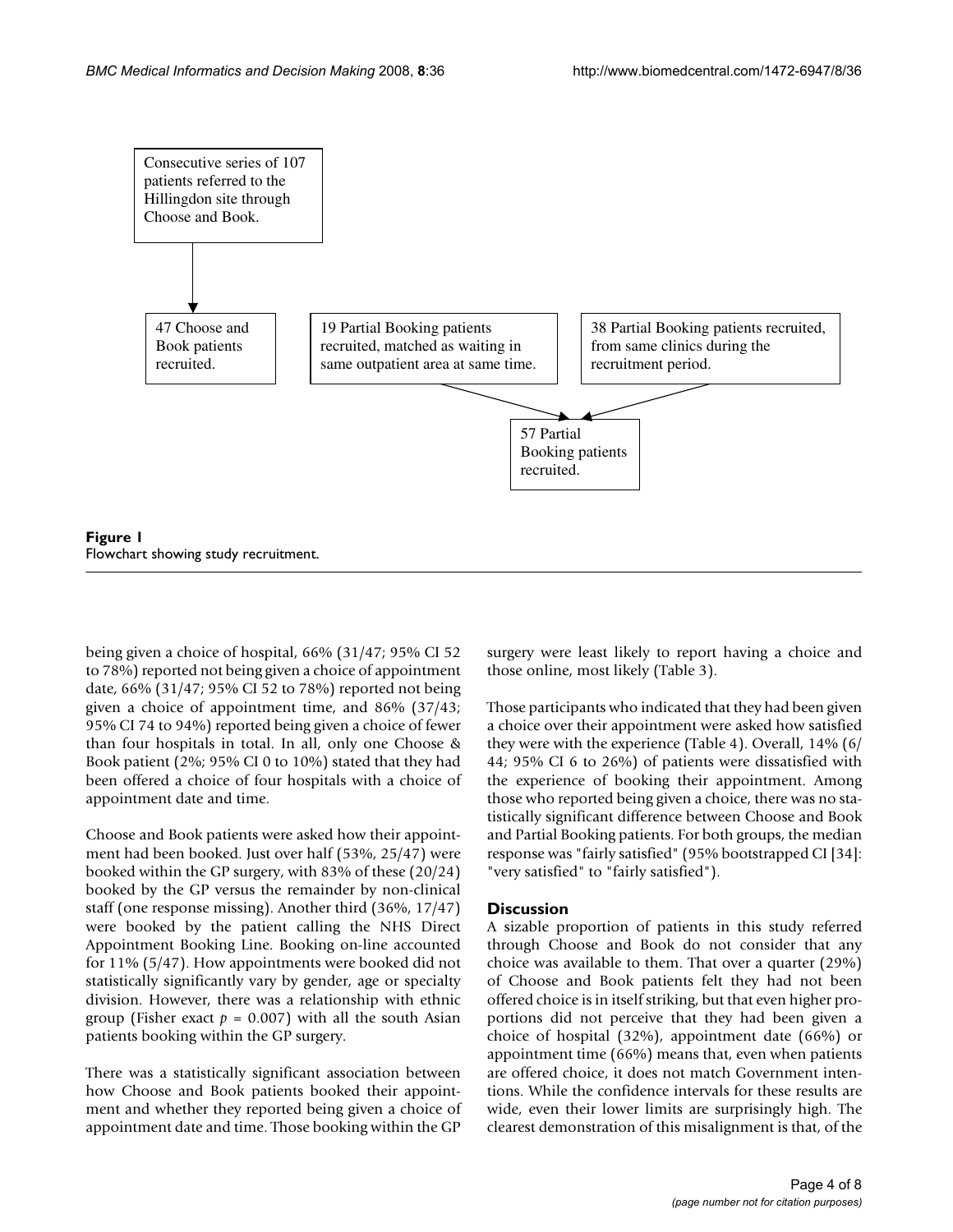| Variable                                                                                               | Categories             |                 | <b>Choose &amp; Book</b> $(n = 47)$ <b>Partial Booking</b> $(n = 57)$ TOTAL |                 | Test comparing groups<br>(excluding missing data) |  |
|--------------------------------------------------------------------------------------------------------|------------------------|-----------------|-----------------------------------------------------------------------------|-----------------|---------------------------------------------------|--|
| Gender                                                                                                 | Female                 | 29              | 38                                                                          | 67              | Fisher's exact $p = 0.7$                          |  |
|                                                                                                        | Male                   | 18              | 9                                                                           | 37              |                                                   |  |
| Age                                                                                                    | $16 - 29$              | $\overline{10}$ | 9                                                                           | 9               | Mann-Whitney $z = 1.5$ , $p =$<br>0.1             |  |
|                                                                                                        | $30 - 44$              | 6               | 18                                                                          | 24              |                                                   |  |
|                                                                                                        | $45 - 59$              | П               | 17                                                                          | 28              |                                                   |  |
|                                                                                                        | $60 - 79$              | 16              | П                                                                           | 27              |                                                   |  |
|                                                                                                        | $80+$                  | 4               | 2                                                                           | 6               |                                                   |  |
| Ethnic group                                                                                           | <b>White British</b>   | 30              | 41                                                                          | 71              | Fisher's exact $p = 0.6$                          |  |
|                                                                                                        | South Asian            | 9               | 8                                                                           | 17              |                                                   |  |
|                                                                                                        | Other                  | 3               |                                                                             | $\overline{10}$ |                                                   |  |
|                                                                                                        | missing                | 5               |                                                                             | 6               |                                                   |  |
| Specialty division                                                                                     | <b>Ambulatory Care</b> | 10              | 29                                                                          | 39              | Fisher's exact $p = 0.008$                        |  |
|                                                                                                        | Surgery                | 4               | 8                                                                           | 22              |                                                   |  |
|                                                                                                        | Women & Children       | 8               | 10                                                                          | 8               |                                                   |  |
|                                                                                                        | Medicine               | $\mathbf{H}$    | 6                                                                           | 17              |                                                   |  |
|                                                                                                        | missing                | 4               | 4                                                                           | 8               |                                                   |  |
| "How important to you is<br>being given choice over<br>where you go to receive<br>hospital treatment?" | Very important         | 21              | 27                                                                          | 48              | Mann-Whitney $z = 0.8$ , $p =$<br>0.4             |  |
|                                                                                                        | Important              | 12              | 17                                                                          | 29              |                                                   |  |
|                                                                                                        | Slightly important     | 3               | 4                                                                           | 7               |                                                   |  |
|                                                                                                        | Not important at all   | 0               | 4                                                                           | 4               |                                                   |  |
|                                                                                                        | missing                | П               | 5                                                                           | 16              |                                                   |  |

# **Table 1: Background variables**

# **Table 2: Perception of choice by referral method**

| Question                                                                   | Categories     | <b>Choose &amp; Book</b><br>$(n = 47)$ | <b>Partial Booking</b><br>$(n = 57)$ | TOTAL          | Test comparing groups<br>(excluding missing data)         |
|----------------------------------------------------------------------------|----------------|----------------------------------------|--------------------------------------|----------------|-----------------------------------------------------------|
| "Do you consider that you were given any<br>choice over your appointment?" | Yes            | 30                                     | 23                                   | 53             | Fisher's exact $p = 0.015$<br>(no and unsure<br>combined) |
|                                                                            | No             | 3                                      | 31                                   | 44             |                                                           |
|                                                                            | Unsure         | 2                                      | 3                                    | 5              |                                                           |
|                                                                            | missing        | $\mathbf{2}$                           | 0                                    | $\overline{2}$ |                                                           |
| "Were you given a<br>choice of the following?"                             | Hospital Yes   | 32                                     | $\mathbf{H}$                         | 43             | Fisher's exact $p \leq 0.001$                             |
|                                                                            | No             | 15                                     | 46                                   | 61             |                                                           |
| Appointment Date                                                           | Yes            | 16                                     | 17                                   | 33             | Fisher's exact $p = 0.7$                                  |
|                                                                            | No             | 31                                     | 40                                   | 71             |                                                           |
| Time of Appointment                                                        | Yes            | 16                                     | 4                                    | 30             | Fisher's exact $p = 0.4$                                  |
|                                                                            | No             | 31                                     | 43                                   | 74             |                                                           |
| Number of hospitals offered                                                | l – no choice  | 15                                     | 47                                   | 62             | Mann-Whitney $z = 5.3$ , p<br>< 0.001                     |
|                                                                            | 2              | 16                                     |                                      | 23             |                                                           |
|                                                                            | 3              | 6                                      |                                      |                |                                                           |
|                                                                            |                | 6                                      | 0                                    | 6              |                                                           |
|                                                                            | Can't remember | 4                                      | 0                                    | 4              |                                                           |
|                                                                            | missing        | 0                                      | $\overline{2}$                       | $\overline{2}$ |                                                           |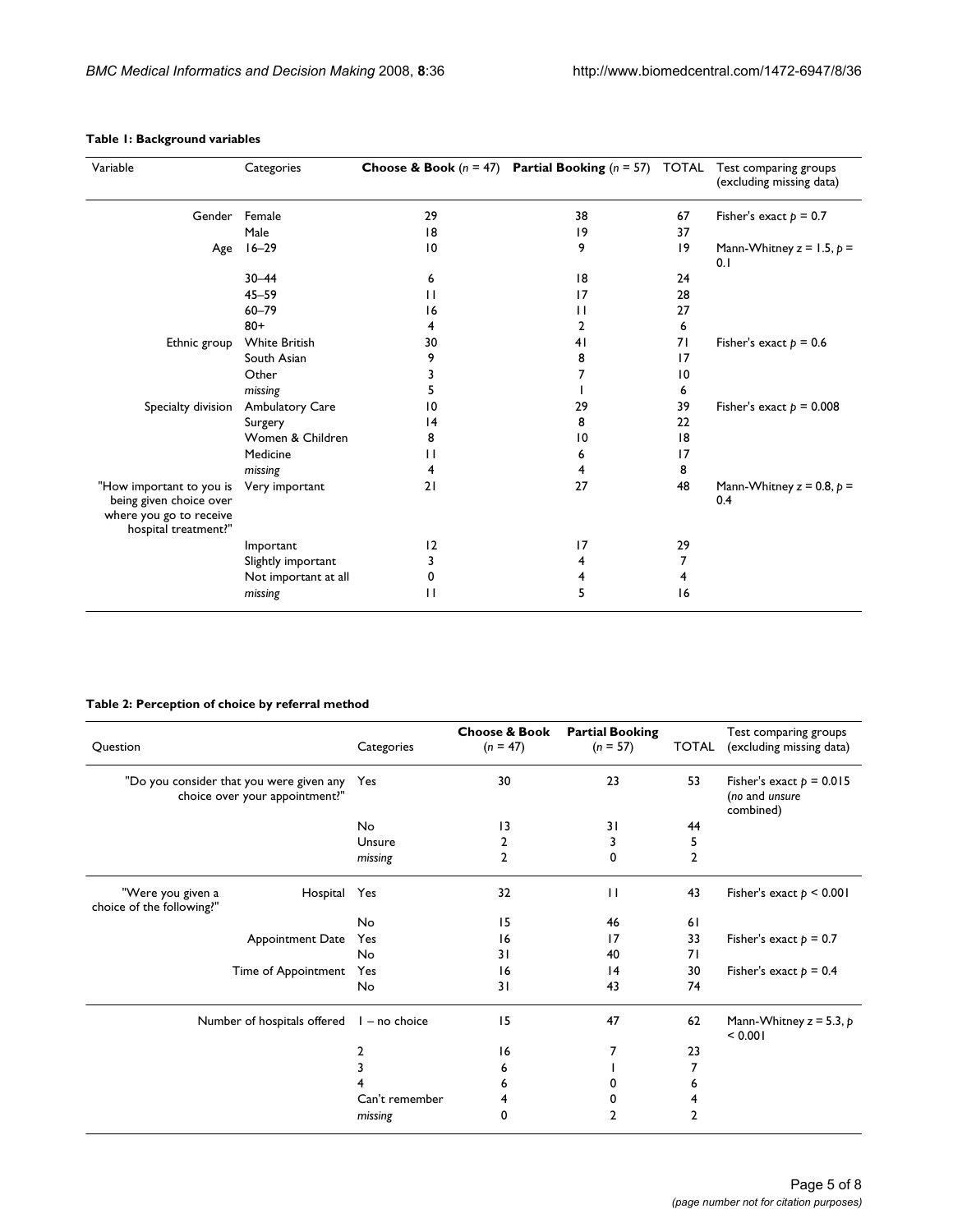| Question                                                                   |                         | Categories | Within GP surgery Call centre Online TOTAL |    |                |              | Fisher exact test<br>comparing groups  |
|----------------------------------------------------------------------------|-------------------------|------------|--------------------------------------------|----|----------------|--------------|----------------------------------------|
| "Do you consider that you were given any<br>choice over your appointment?" |                         | Yes        | $\overline{13}$                            | 4  | 3              | 30           | $p = 0.07$ (no and unsure<br>combined) |
|                                                                            |                         | No         | П                                          | 2  | 0              | 3            |                                        |
|                                                                            |                         | Unsure     |                                            |    | 0              | $\mathbf{2}$ |                                        |
|                                                                            |                         | missing    | 0                                          | 0  | 2              | 2            |                                        |
| "Were you given a<br>choice of the<br>following?"                          | Hospital                | Yes        | $\overline{17}$                            | 12 | 3              | 32           | $p = 1.0$                              |
|                                                                            |                         | No         | 8                                          | 5  | $\overline{2}$ | 15           |                                        |
|                                                                            | <b>Appointment Date</b> | Yes        |                                            | 6  | 5              | 16           | $p = 0.003$                            |
|                                                                            |                         | No         | 20                                         | п  | 0              | 31           |                                        |
|                                                                            | Time of Appointment     | Yes        | 21                                         | 9  |                | 16           | $p = 0.008$                            |
|                                                                            |                         | No         | 4                                          | 8  | 4              | 31           |                                        |

#### **Table 3: Perception of choice by Choose and Book booking method**

complete study sample, only one patient stated that they had been offered a choice of four hospitals with a choice of appointment dates and times, that which Choose and Book supposedly offers to everyone.

As far as we know, this is the first study of patients experiencing the live implementation of Choose and Book. This is a small study; non-significant statistical test results in comparisons between the Choose and Book and Partial Booking patients should not be over-interpreted given the limited power. It must be recognised that, at the time of the study, not all outpatient clinics at Hillingdon Hospital were Choose and Book enabled and a limited number of GPs were using Choose and Book locally, so the Choose and Book patients surveyed are not necessarily representative of the population coming through the system over the next few years. Restricted interviewer resource prevented achieving a complete consecutive series of Choose and Book patients. Matching between Choose and Book patients and Partial Booking patients was also limited. However, the sample group was representative of the total

first outpatient population of Hillingdon Hospital NHS Trust in terms of gender, age and ethnicity.

The methodology was retrospective in nature and relies on patients' recall. For a true account of how choice is being enacted by healthcare providers and received by patients, observational studies are required of patient/GP consultations.

It might be anticipated that people with current health issues would have greater awareness of NHS policy than the general public. We found 63% (95% CI 53 to 71%) of patients had no prior knowledge of patient choice compared with a poll showing 80% of British residents aged over 40 knew little or nothing about choice reforms [33].

Our results suggest the Choose and Book booking process may be one factor contributing to the discrepancy in patients' experience of choice. The booking method influences the degree of choice patients perceived. Those booking appointments at the GP surgery are less likely to

| <b>Ouestion</b>                                                                                                                                           | Categories          | <b>Choose &amp; Book</b><br>$(n = 30)$ | <b>Partial Booking</b><br>$(n = 23)$ | <b>TOTAL</b> | Mann-Whitney test<br>comparing groups |
|-----------------------------------------------------------------------------------------------------------------------------------------------------------|---------------------|----------------------------------------|--------------------------------------|--------------|---------------------------------------|
| For those who reported being given a<br>choice: "Overall, how satisfied or<br>dissatisfied were you with the<br>experience of choosing your<br>hospital?" | Very satisfied      | Ħ                                      | ۹                                    | 20           |                                       |
|                                                                                                                                                           | Fairly satisfied    |                                        |                                      | 18           |                                       |
|                                                                                                                                                           | Fairly dissatisfied |                                        |                                      |              |                                       |
|                                                                                                                                                           | Very dissatisfied   |                                        |                                      |              |                                       |
|                                                                                                                                                           | missing             | 6                                      |                                      |              |                                       |

#### **Table 4: Satisfaction with choice**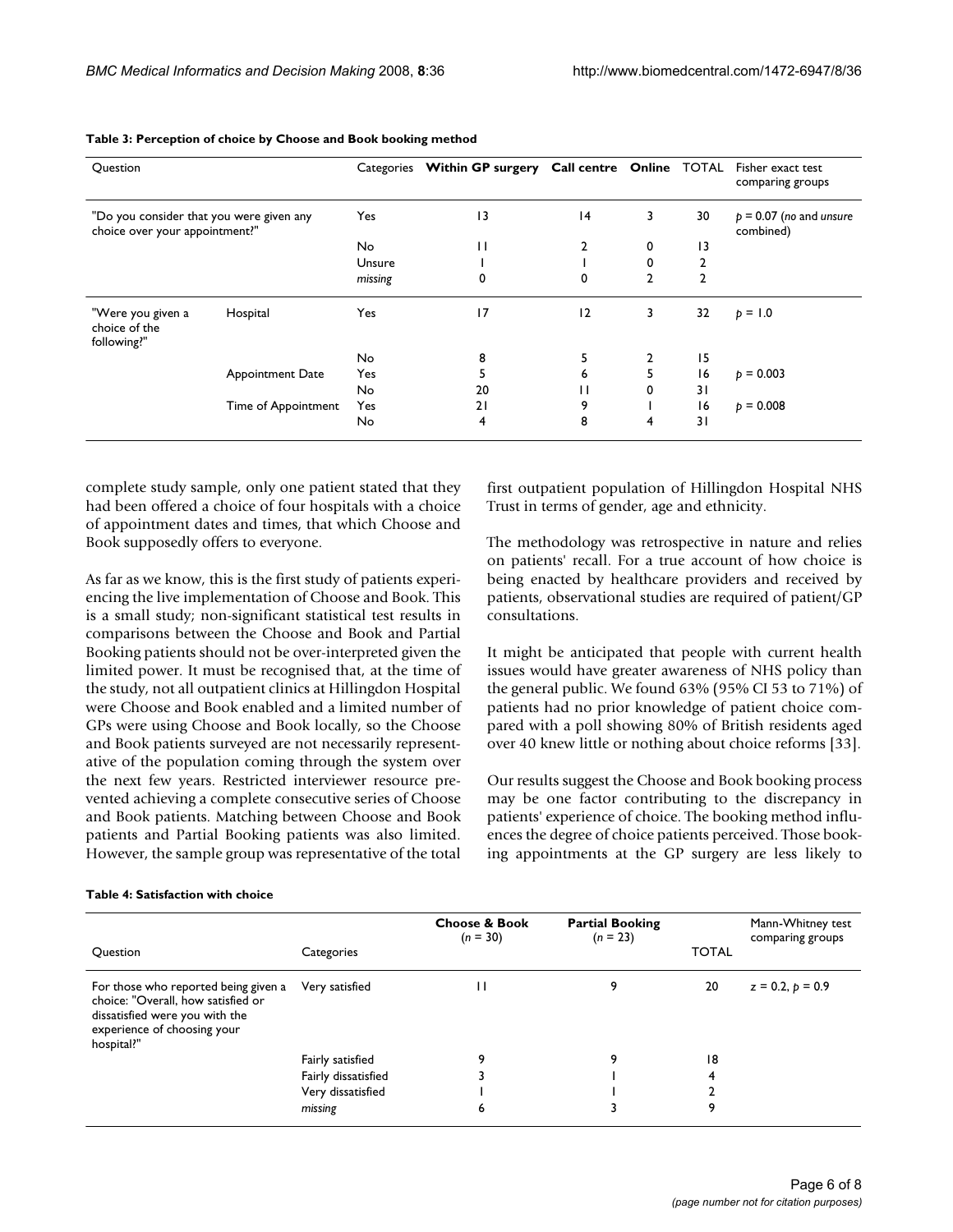consider that they have been given a choice over the date or time of their appointment than patients booking their own appointments through the call centre or over the Internet. This may be due to the manner in which the options are either expressed by staff or understood by the patient. For example, where options are framed by the GP as a package of a hospital, a date and a time, any focus, by the patient or the GP, on one individual component may overshadow that further choice has been offered. The reality of there being low awareness of choice among the general public could also mean that patients tend to accept the first date/time offered and primary care staff, therefore, do not present further choices. In contrast, Internet booking involves discrete stages for each of the three choice elements.

Comments made by participants during data collection suggest, however, that booking online is not always successful. A number of respondents spoke of initially trying to book their appointment over the Internet, but technical problems forced them to call the booking line or go back to their GP to book their appointment. This could partly explain why the proportion of patients booking online is small and suggests that, for Choose and Book to deliver the intended scope of choice, online booking needs to be improved.

Patients' perception of the scope of choice offered may also be influenced by their own priorities. Comments made by a number of participants suggest that being offered an alternative hospital with, for example, an unsatisfactory waiting time did not consitute a real choice for them. The same was suggested of hospitals with long travel times. For other patients, the fact that their preferred hospital was not on the menu of providers compromised their perception of being offered choice. Ancedotal reports suggest that the timing of clinics is such that the choice of appointment time and day that patients want cannot be delivered, leading to disappointment.

Neither patients' nor GPs' behaviour necessarily conforms to models of rational choice economics. For example, they tend to show loyalty to their familiar healthcare providers even when they may not offer the best quality care [14]. Our results here may be an expression of that cultural barrier to choice. Given the asymmetric doctor/patient relationship, patients may also choose not to choose: even competent adults may prefer to delegate their choice of treatment to someone, typically a health professional, whom they regard as better informed to take the decision on their behalf [14,18,35]. The role of the GP is anticipated to remain fundamental to patient choice, which places potential constraints on how *Choice at referral* is implemented as the GP can decide how to frame options available to the extent that not all the options are perceived by the patient as being available.

# **Conclusion**

The findings from this preliminary study suggest that Choose and Book did not deliver choice as portrayed in UK government policy to this patient comunity. A key question for researchers now must be whether these findings generalise across the country. There is also a need for prospective methodologies looking at patient behaviour and experience of Choose and Book. If the findings do stand up to replication, there could be consequences for the programme: for example, if the majority of patients are not experiencing a choice over appointment time and date, will it produce the expected reduction in non-attendance? One could make recommendations that the availability of choice needs to be further promoted; and technical issues need to be addressed. However, as with other policies to increase patient choice, substantial investment may be required in restructuring healthcare services if Choose and Book is failing to deliver [35].

Choice is only meaningful if there are realistic options and an experience of choice. We suggest our results reveal both a symptom and a cause: the lack of experienced choice may be a symptom of a lack of meaningful choice in the system, while aspects of the system's design may cause patients to experience less choice than intended.

Our results paint a different picture to the case studies on the Choose and Book website [36]. While our findings about Choose and Book need replicating, they more generally match prior studies showing the public is not experiencing the intent of UK government policy on choice [17,37]. Consumerist models of choice driving quality improvements fail if patients are not exercising that choice. Understanding the discordance between experience and policy intent is crucial to the success of the patient choice agenda. We suggest that consideration needs to be given as to whether choice of hospital should be the focus of patient choice and whether the nature of NHS services, or healthcare services in general, are such that a meaningful choice of place, date and time can ever be delivered.

#### **Competing interests**

The authors declare that they have no competing interests.

#### **Authors' contributions**

JG conceived the original study, which was developed with HP. Data collection was by JG and ZM. The paper was drafted by HP and JG and all three authors were involved in critically revising the final version.